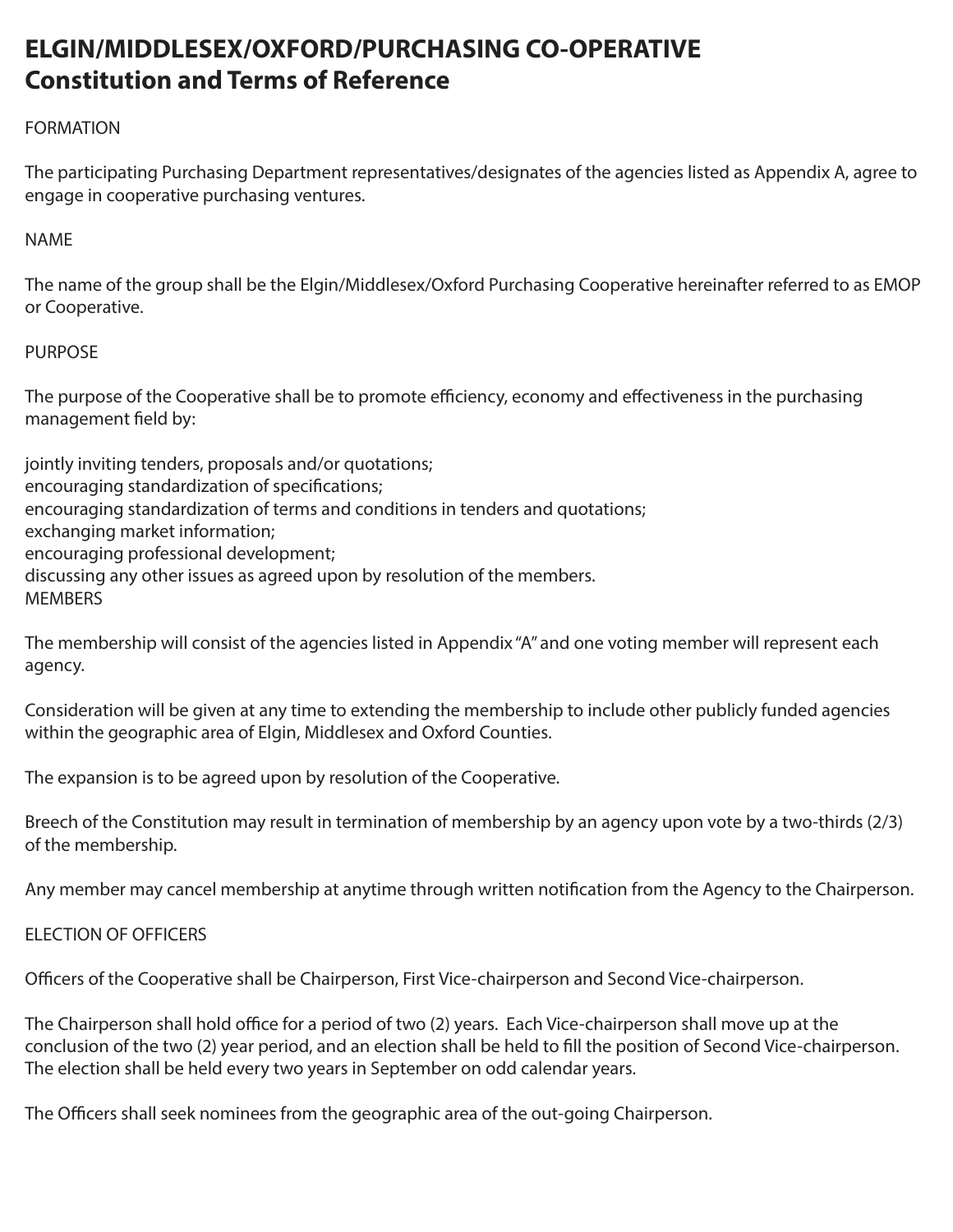# ELECTED DUTIES

The Chairperson shall preside over EMOP meetings; shall have the right to call such meetings; shall act as the procedural officer for the transaction of business; shall be empowered to conduct correspondence on behalf of EMOP and may appoint such committees as are considered necessary.

The two Vice-chairpersons shall assist the Chairperson and assume the duties of, and acts for, the Chairperson at any function or for any business, in the event of the Chairpersons inability to perform the duties of the position. MEETING PLACE

A permanent meeting place for the Cooperative shall not be established, it being the intent that members act as the host and Recording Secretary for the meetings of the Group. The meetings shall be held on a rotating basis between the three geographic areas.

#### **MEETINGS**

There will be five (5) scheduled meetings annually, one (1) of which shall be designated as an annual general meeting.

#### QUORUM

A quorum is constituted when nine (9) members including one (1) Officer are present.

#### PRINCIPI **FS**

To carry out the aims and objectives of the Cooperative, it shall be understood that a major function will be co-operative ventures as a means of reducing costs of goods and services by permitting purchasing in larger volumes and at lower unit prices; and by avoiding possible duplication of effort.

#### TERMS OF REFERENCE

The following terms shall apply to EMOP's program for co-operative purchasing ventures:

only those goods and services that lend themselves to cost reduction because of volume and/ or methods will be considered;

it is understood that the interests of the representative's agency will at all times govern an individual decision as to whether or not that agency will participate in a particular activity;

no one member of the Cooperative shall be responsible for all activities, and it will be expected that all participants will take part in activities as agreed by the members;

it is recognized that, having regard to the varying policies and procedures governing purchasing for the participating agencies, the specific policy applying to the representative who calls the co-operative bid shall govern except as outlined in Section f) below;

once the Cooperative has agreed to issue a particular bid, it will be expected that the participating members will maintain their commitment to the Cooperative;